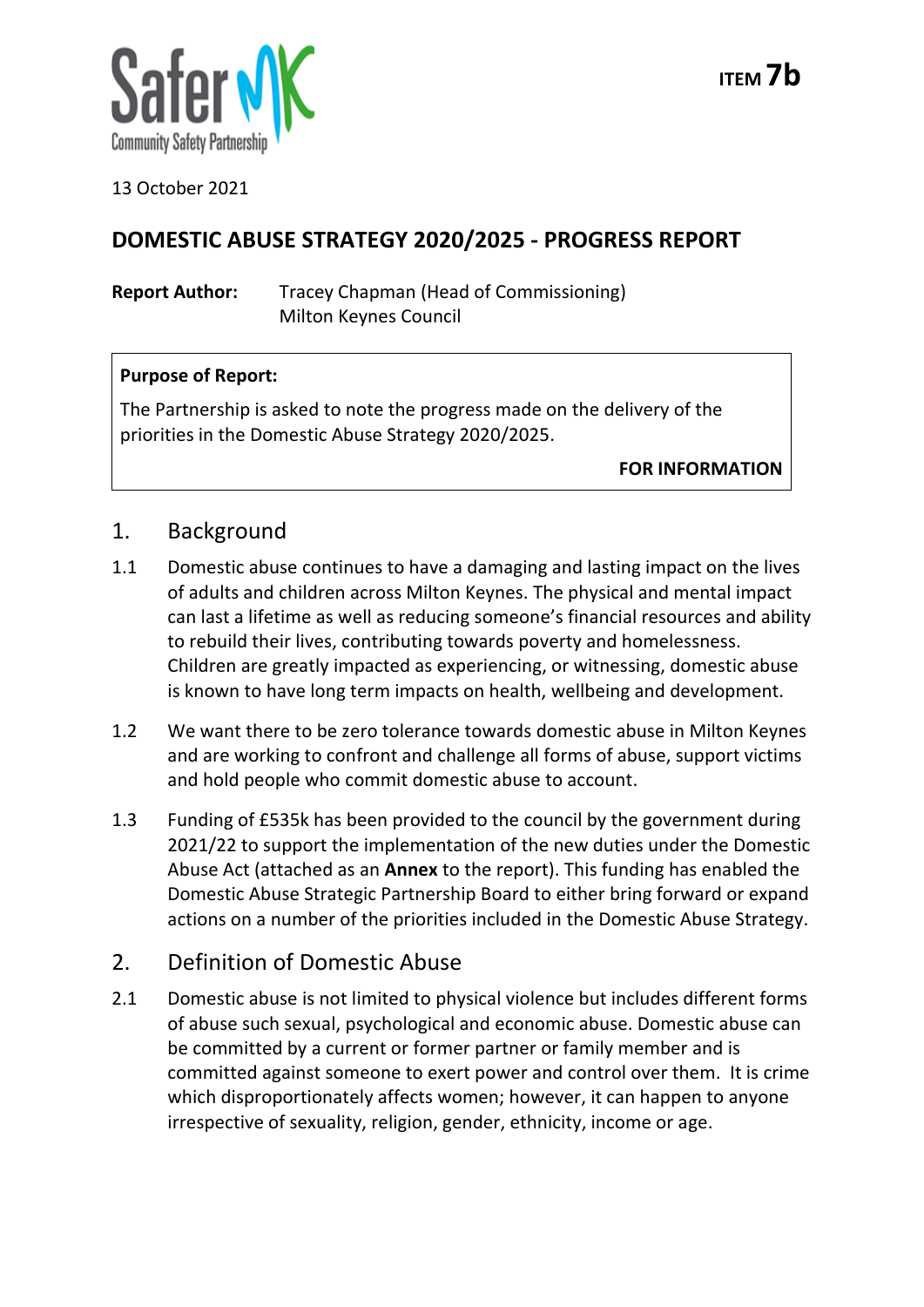## 3. Prevalence of Domestic Abuse

3.1 On average, two women per week are killed in England and Wales (ONS 2019). 1 in 4 women and 1 in 6 men experience domestic abuse in their lifetime. The *Domestic Abuse Needs Assessment 2018-20* estimated that approximately 12,000 adults in Milton Keynes will experience domestic abuse each year while the number of recorded domestic abuse crimes has risen each year since 2018.



- 3.2 In additional to data gathering, survivors and professionals were consulted as part of the needs assessment. Survivors of domestic abuse told us that we should prioritise the following:
	- increase awareness and information on sources of support for people affected by domestic abuse and ensure clarity in Milton Keynes of how to report;
	- train professionals in how to recognise domestic abuse, support victims and work to improve trust and understanding between survivors and services;
	- provide education on healthy relationships for young people; and
	- widen the options for housing for victims of domestic abuse.
- 3.3 Professionals told us that we needed to:
	- develop simplified pathways for victims of domestic abuse and for professionals;
	- embed domestic abuse training and awareness across partnerships with priority given to coercion and control, risk assessment processes for tackling domestic abuse in minority communities and equalities;
	- raise awareness across communities as to the different features of domestic abuse and the circumstances in which it can occur; and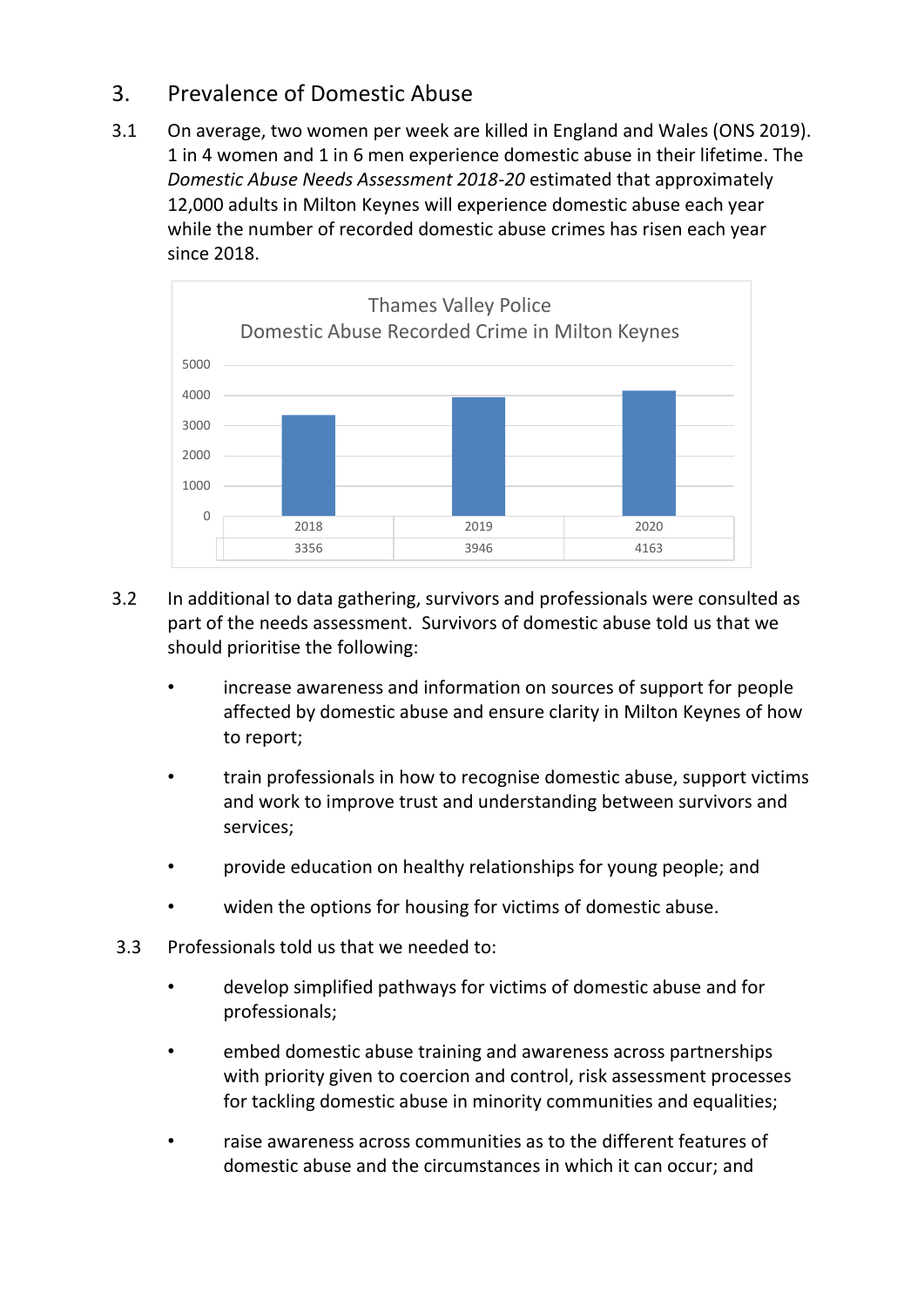implement clear governance and strategic direction in respect of domestic abuse to include close partnership co-ordination.

# 4. Domestic Abuse Strategic Partnership Board

4.1 In response to the needs assessment findings a strategic partnership board was established to lead on and co-ordinate the response to domestic abuse in Milton Keynes. The Board is currently chaired by Thames Valley Police and includes senior representation from across Milton Keynes Council, Milton Keynes University Hospital, MK ACT and others.

# 5. Domestic Abuse Strategic Partner - MK ACT

- 5.1 Local domestic abuse charity MK ACT has been commissioned to provide domestic abuse services in Milton Keynes since 2008 and, as Milton Keynes Women's Aid, has been providing support to domestic abuse victims in the area since the 1970s. In February 2019, following competitive tender, a Framework Contract was awarded to MK Act for the following services:
	- (a) **Crisis Intervention Service** provides advice, information, risk and safety planning with signposting or onward referral to MK ACT's own services or other agencies depending on level of risk and needs. The crisis intervention service is available to all victims of domestic abuse.
	- (b) **Refuge** for women and children which provides 28 self- contained flats for women, with or without children, at high risk from domestic abuse. Practical and emotional support is available to the women with additional child-focussed support work. Women are also able to access evidence-based programmes such as the Freedom programme; peer support groups and at the end of their stay are supported to make a safe and positive move on.
	- (c) **FreshStart** an evidence perpetrator programme made up of integrated individual sessions designed to change the behaviour of perpetrators of domestic abuse, while providing support to the partners and ex partners of the participants on the programme.
- 5.2 The framework enables further services to be developed jointly in line with the priorities for the DA Strategic Partnership Board without the need for further tender for example the Dispersed Housing Pilot project funded by MHCLG.

## 6. Milton Keynes Domestic Abuse Prevention Strategy 2020-2025

- 6.1 The Milton Keynes Domestic Abuse Strategy 2020-25 was published in 2020 and outlined its priorities under four headings:
	- (a) Raising Expectations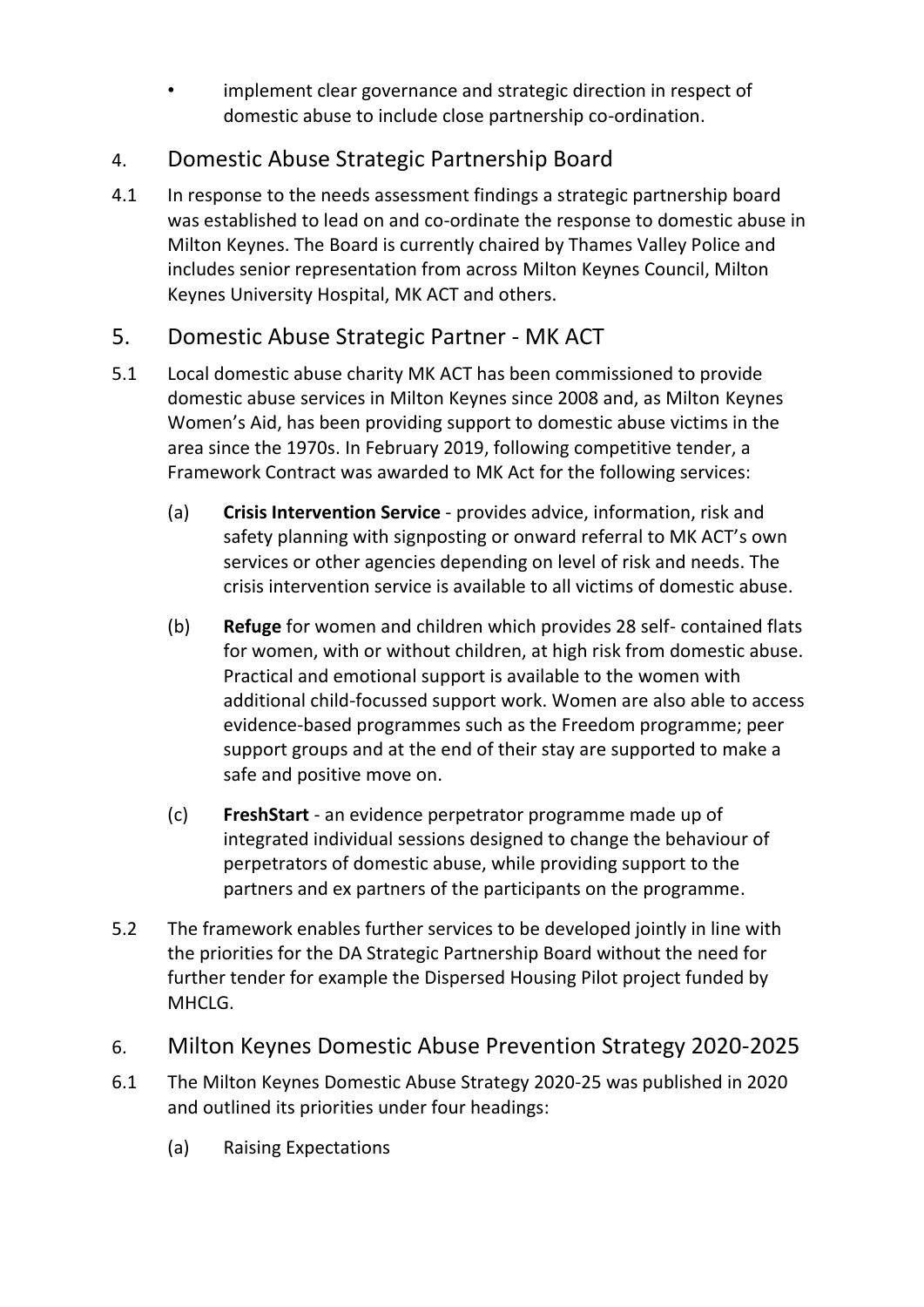Ensuring that children and young people are educated on healthy relationships and do not tolerate unhealthy behaviour.

(b) Inclusive Access

Ensuring that all victims of domestic abuse, adults and children, can easily access the appropriate services to break cycles of domestic abuse and overcome the impact it has on their lives.

(c) Empowering Victims

Empowering victims means ensuring a range of support networks are available for victims and children to access as part of their journey to move forward and recover from domestic abuse. This includes making it possible for victims to stay in their homes safely.

(d) Perpetrator Accountability

Effective accountability is vital to hold perpetrators to account, to ensure recognition for victims and to deter future crimes. This includes opportunities that enable perpetrators to take responsibility for their actions and change their attitudes and behaviours.

- 6.2 Reporting to the Board is a multi-agency Operations Group which drives the delivery of actions arising from the strategy. Highlights of the progress made are as follows:
	- (a) Raising Expectations
		- (i) 15 new people to be trained in delivering the 'Escape the Trap' programme in schools. Discussions are taking place with new schools to come on board.
		- (ii) Drop-in sessions for Healthy Relationships course are being provided.
		- (iii) A theatre production is being planned with the young people at the forefront of the project.
		- (iv) Further training for the *Let's Talk* programme, whereby additional people will be trained to support the programme moving forwards, this can be deemed as train the trainer.
		- (v) Gym membership to help support survivors of DA.
	- (b) Inclusive Access
		- (i) 84 people have attended Domestic Abuse Awareness Training Sessions delivered by MK ACT.
		- (ii) Workplace Support Resources are available on the MKC Workplace Health webpages dedicated to Domestic Abuse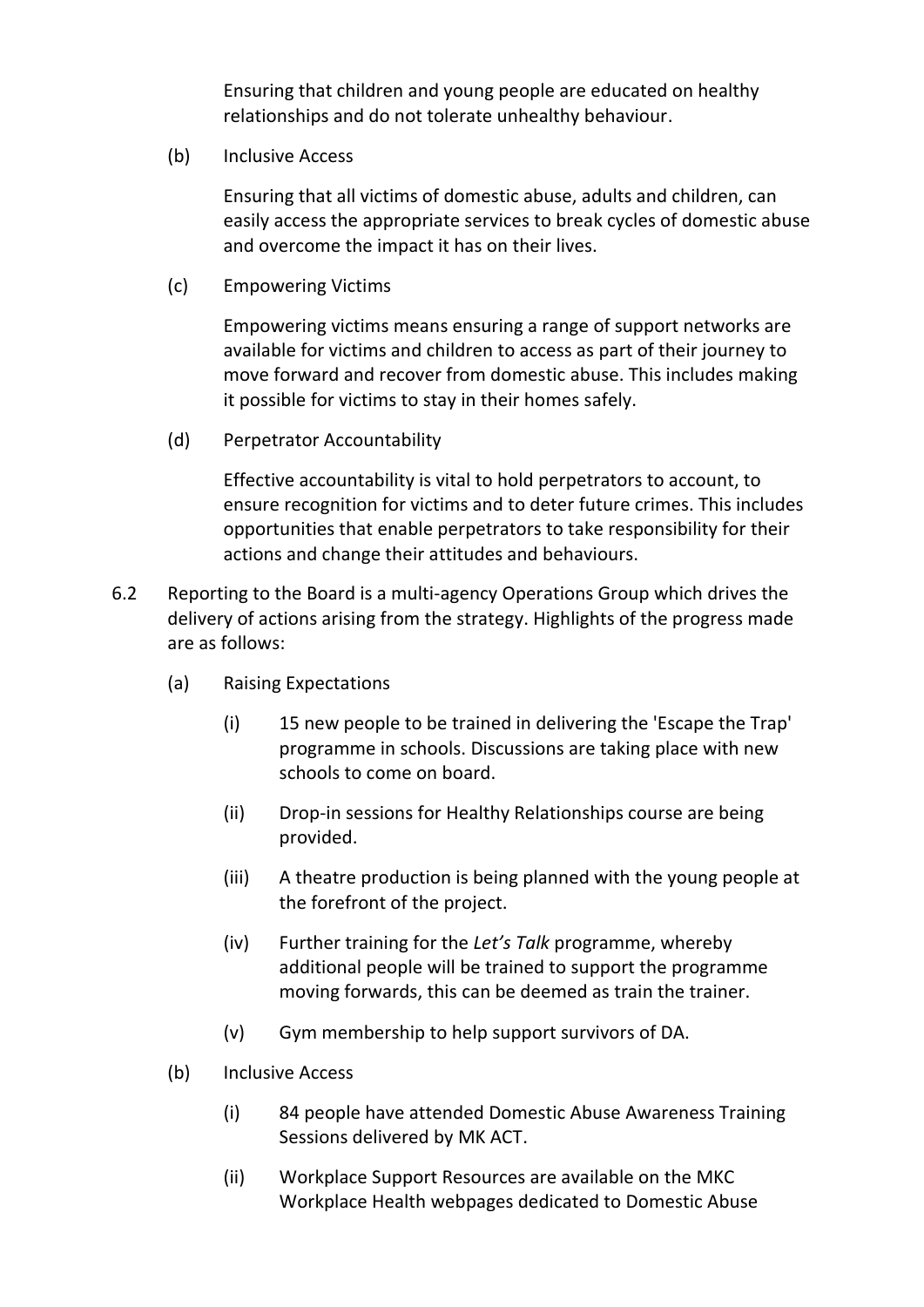Support. This includes a domestic abuse policy template and will soon include workplace prompt cards.

- (iii) MK ACT has produced two 15-minute webinars, one for employers and one for employees, that raise awareness of domestic abuse and support for workplaces/employers and employees.
- (iv) NHS Bedfordshire, Luton and Milton Keynes Clinical Commissioning Group (BLMK CCG) has commissioned Domestic Abuse Champion Training for GP practices and extended places for other health providers. Training has been on hold during the pandemic further dates are now being arranged for 2021/22.
- (v) Training sessions delivered to 75 students of Hairdressing and Barbers from MK College as part of a pilot to see if can include domestic abuse module into national qualification. A well-received and innovative programme within schools and colleges - two presentation modules have been designed and cascaded to head teachers and school staff, to continue the roll out of the programme. A similar campaign is planned within tattoo studios, which provide safe spaces for survivors who visit these premises and trust their artist. A diverse range of awareness raising methods is crucial to reaching out to all of our local community.
- (vi) MKC recently launched a new media campaign with an initial emphasis on raising awareness of unhealthy relationships and signposting to local domestic abuse services via social media. By the end of July 2021 there had been 1.2 million opportunities to see the advert online and 5,550 Interactions clicks or swipes on the ad on a mobile device. A detailed media campaign is planned for the next twelve months, which will build on the initial online awareness raising with poster campaigns, interviews, newsletters and other events, to continue to support the survivors of abuse within Milton Keynes
- (vii) Encouraging local pharmacies to take part in the national Ask for ANI scheme to provide safe spaces for victims to access support. Scheme is already in place at Boots, Superdrug and TSB, scope to widen with smaller businesses.
- (c) Empower Victims
	- (i) Dispersed Housing Scheme piloted following successful bid to MHCLG provides support to people in temporary accommodation due to domestic abuse. The service offers the flexibility to meet the needs of those clients who may not want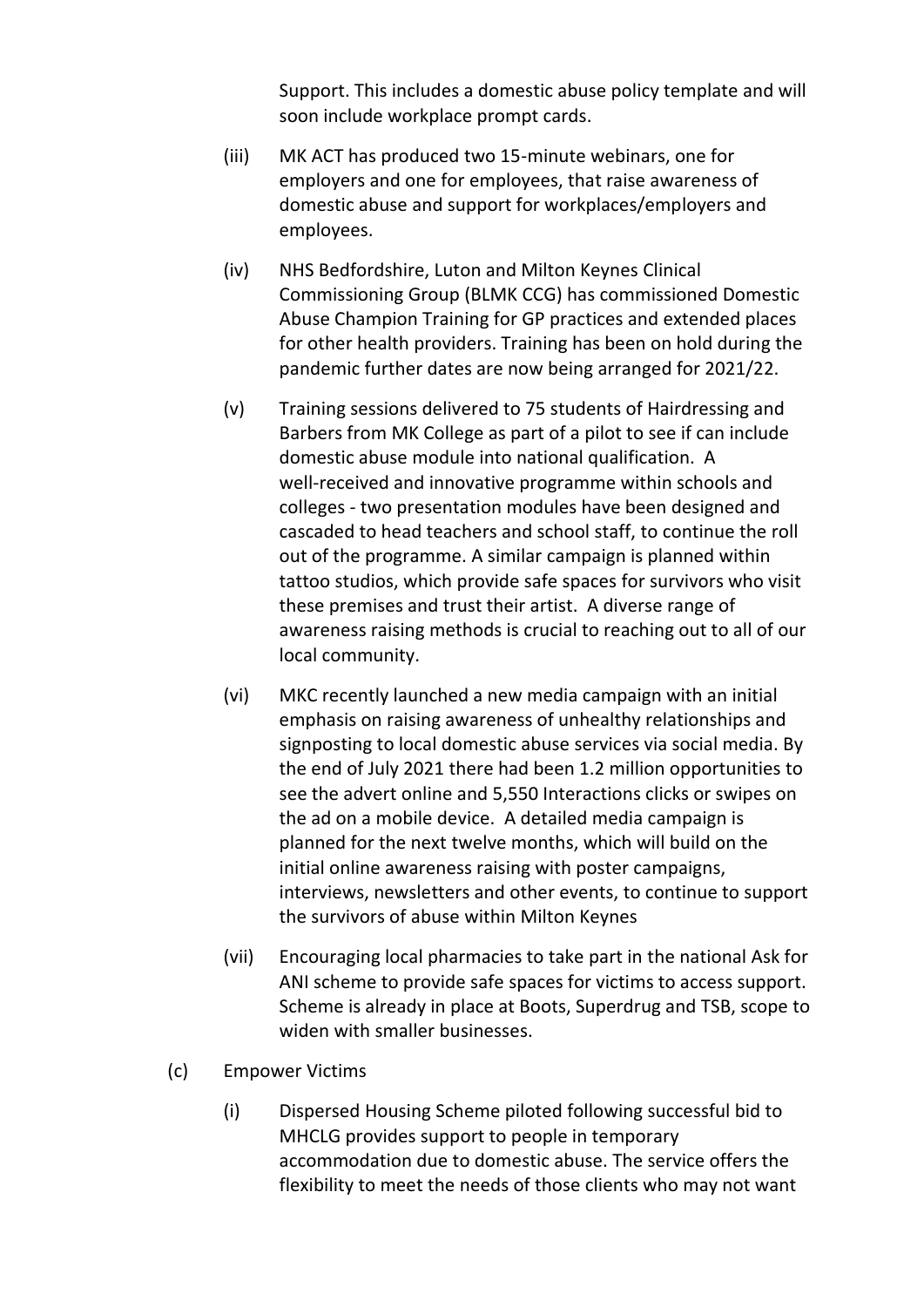or be able to access a domestic abuse refuge - for example women with a history of substance misuse, women with older male children, members of the LGBTQ+ community and men.

- (ii) Two Independent Domestic Violence Advocates appointed July 2021 to work alongside MKC Housing Solutions team to target people who are homeless or at risk of homelessness due to domestic abuse.
- (iii) Pilot sanctuary scheme with national charity Safe Partnership working in partnership with MKC, MK ACT and other agencies to enable victims of domestic abuse to remain safely and securely in their own homes. The service providing additional free and immediate measures to increase home security. In the first six months of operation the scheme received 49 referrals with 37 jobs, mostly new locks and bolts, completed (remainder either cancelled by client or awaiting landlord permission).
- (iv) A working group has been established to provide police officers attending domestic abuse incidents with the relevant information to signpost survivors to the right agency. This innovative idea will be in the form of impactive posters, in and around the police stations, so that officers have readily available information.
- (v) MKC and MK ACT successfully obtained funding of £66K, from the Women in Work fund, to help support women back into work, who have gone through traumatic situations and are on the road to rebuilding their lives. This will assist women seeking employment with a worker to guide and support women with writing CVs, provide interview advice, etc as well as any other areas of support for example travel expense.
- (d) Perpetrator Accountability

The effectiveness of perpetrator programmes has been undergoing reviews across the country and we need to review our programmes and utilise the latest research on effectiveness to help determine what interventions have the greatest impact and address abusive behaviour. An independent evaluation is currently in the process of being commissioned.

## List of Background Papers

[Domestic Abuse Needs Assessment Milton Keynes 2018-](https://milton-keynes.cmis.uk.com/milton-keynes/Document.ashx?czJKcaeAi5tUFL1DTL2UE4zNRBcoShgo=DCJdMpl%2bxUmAC5QFTECFuzhpV8ek6y8GItz09KJ8wagGTDtFgcXsfg%3d%3d&rUzwRPf%2bZ3zd4E7Ikn8Lyw%3d%3d=pwRE6AGJFLDNlh225F5QMaQWCtPHwdhUfCZ%2fLUQzgA2uL5jNRG4jdQ%3d%3d&mCTIbCubSFfXsDGW9IXnlg%3d%3d=hFflUdN3100%3d&kCx1AnS9%2fpWZQ40DXFvdEw%3d%3d=hFflUdN3100%3d&uJovDxwdjMPoYv%2bAJvYtyA%3d%3d=ctNJFf55vVA%3d&FgPlIEJYlotS%2bYGoBi5olA%3d%3d=NHdURQburHA%3d&d9Qjj0ag1Pd993jsyOJqFvmyB7X0CSQK=ctNJFf55vVA%3d&WGewmoAfeNR9xqBux0r1Q8Za60lavYmz=ctNJFf55vVA%3d&WGewmoAfeNQ16B2MHuCpMRKZMwaG1PaO=ctNJFf55vVA%3d) 2021 [Milton Keynes Domestic Abuse Prevention Strategy 2020-25](https://www.mktogether.co.uk/wp-content/uploads/2020/11/Domestic-Abuse-Strategy-2020-25-Version-1.0.pdf)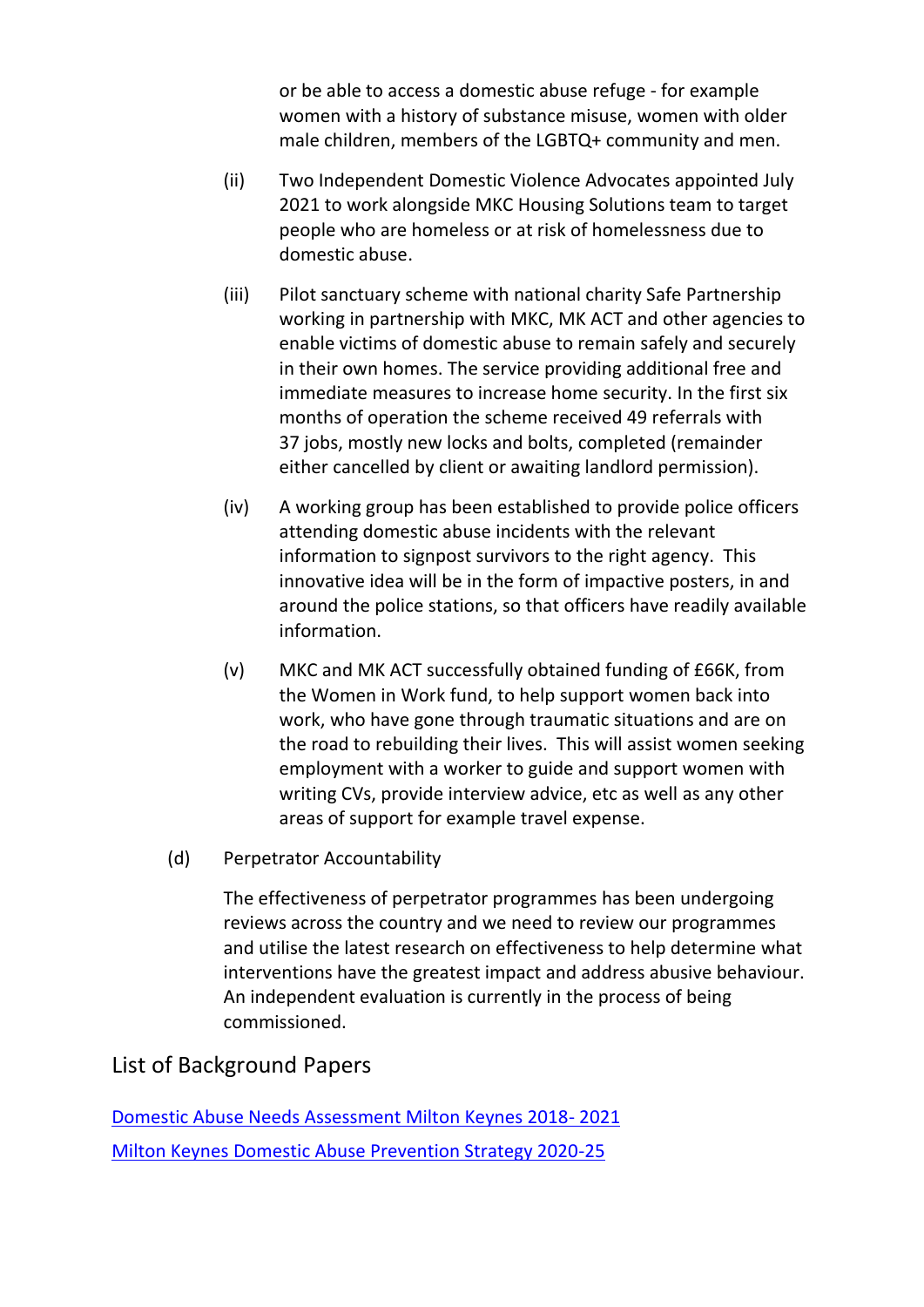#### **DOMESTIC ABUSE ACT**

The Domestic Abuse Act came into force at the end of April and places new requirements on local authorities including:

- a duty on local authorities in England to provide support to victims of domestic abuse and their children in refuges and other safe accommodation; and
- all eligible homeless victims of domestic abuse automatically have 'priority need' for homelessness assistance.

Local authorities are required to have a multi-agency Local Partnership Board in place which is responsible for assessing the need, producing a strategy, monitoring and evaluating the strategy and reporting back to central government.

### **Additional funding linked to new Domestic Abuse duties**

Funding of £535k has been made available during 2021/22 to support the implementation of the new duties under the Act.

This has enabled the Domestic Abuse Strategic Partnership Board to either bring forward or expand actions on a number of the priorities included in the Domestic Abuse Strategy. Projects to be funded are:

- (a) **MKC**
	- (i) Domestic Abuse Coordinator

Essential role to co-ordinate the delivery of the Domestic Abuse Strategic Partnership Board's priorities given the breadth of interventions and number of partners involved.

(ii) Schools Healthy Relationships Programme

Increase capacity to engage with schools and deliver programmes to children and young people aimed at future prevention of domestic abuse.

(iii) Update communications across a range of media

Enable a more wide-reaching and ambitious campaign as well as improving on-line presence.

#### (b) **Safer Partnerships**

#### Sanctuary Scheme

Sanctuary scheme pilot began during the January 2021 Covid lockdown therefore will enable the extension of the pilot scheme to better establish the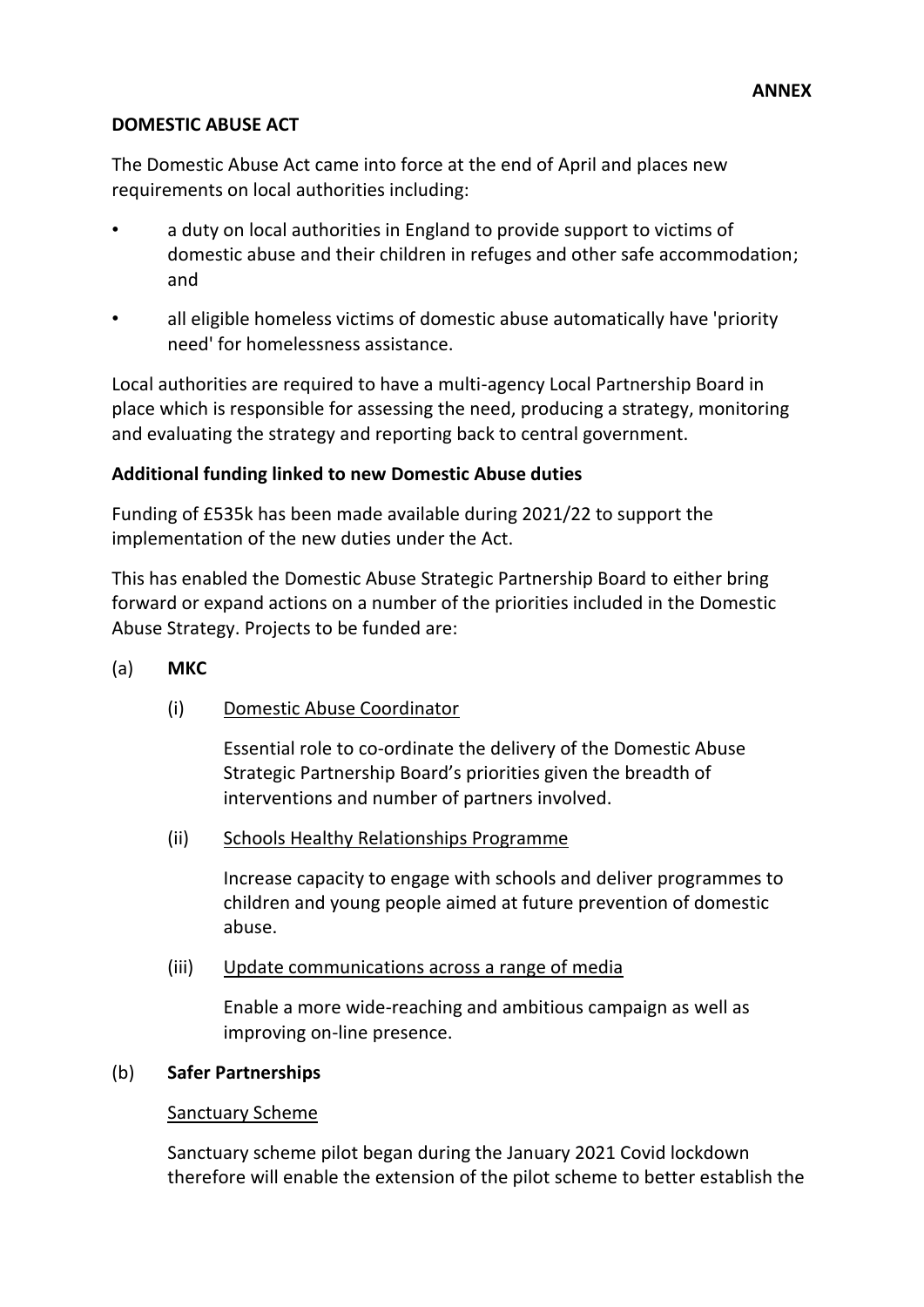need for home security measures to enable victims of domestic abuse, to remain safely and securely in their own homes.

## (c) **Standing Together**

## DAHA Accreditation

Standing Together is a national charity bringing communities together to end domestic abuse and will be working with MKC to achieve Domestic Abuse Housing Alliance (DAHA) accreditation. The scheme provides the benchmark for how housing providers should respond to domestic abuse in the UK and is recognised in the government's*Ending Violence against Women and Girls Strategy: 2016 to 2020.*

## (d) **Thames Valley Partnership**

## Domestic Abuse Training Programme

The programme will provide 130 Continual Professional Development (CPD) accredited training places, to be prioritised for MKC staff, that equip nonspecialist staff to identify, respond to and appropriately support domestic abuse survivors. This will include ongoing mentoring and supervisory support till October 2022.

## (e) **MK ACT**

## (i) Dispersed Housing

Support to victims of domestic abuse in self-contained temporary accommodation where clients may not want or be able to access the refuge for example women with a history of substance misuse, women with older male children, members of the LGBTQ+ community and men. Service started during the Covid pandemic therefore an extension to the pilot will better establish the need for and effectiveness of the service.

## (ii) LGBTQ+ Development Worker

The LGBTQ+ Development Worker will work across MK-ACT to review and develop services that are provided to LGBTQ+ victims of domestic abuse to ensure that barriers are reduced, and access increased. The LGBTQ+ Development Worker will provide outreach and actively engage with the LGBTQ+ community in Milton Keynes as well as training professionals from other organisation in how they should respond to LGBTQ+ victims of domestic abuse.

#### (iii) Hospital IDVA

To provide targeted independent domestic abuse advocacy and support for people (patients and staff) who disclose domestic abuse